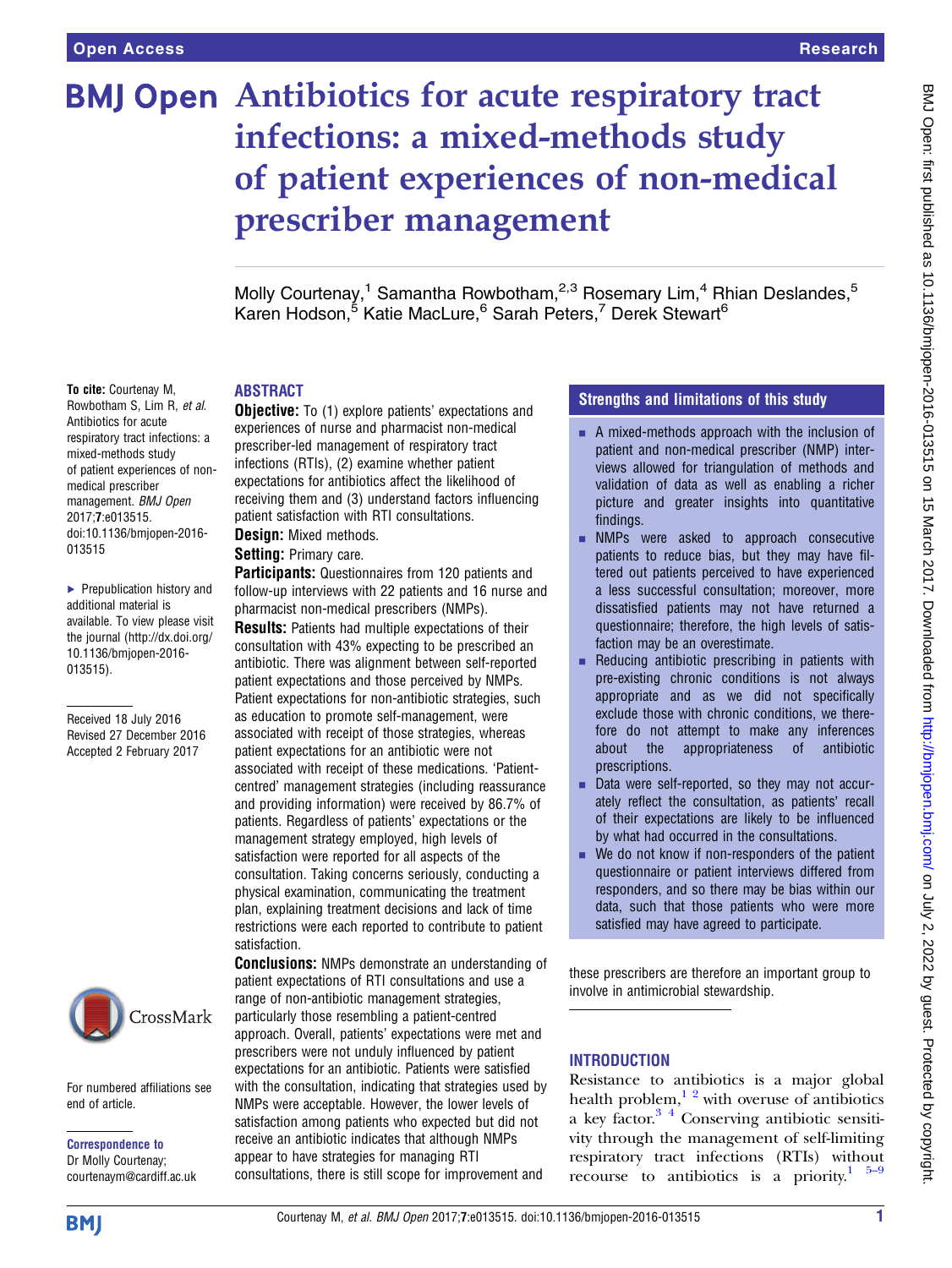Despite clear clinical guidelines $10$  and evidence that antibiotics are ineffective for coughs, colds and sore throats, $6$  have iatrogenic consequences and increase susceptibility to infection, $\frac{4}{3}$  $\frac{4}{3}$  $\frac{4}{3}$  many patients continue to ask for and receive antibiotics.<sup>[11](#page-8-0)</sup>

Non-medical prescribers (NMPs), of whom there are 35 000 across the UK (mainly nurses but also some pharmacists and small numbers of allied health professionals including physiotherapists, podiatrists and radiographers), predominantly prescribe independently in general practice in primary care.<sup>[12](#page-8-0)–15</sup> High numbers pre-scribe for respiratory conditions<sup>[15](#page-8-0)</sup> and infections<sup>[12](#page-8-0)</sup> and they are therefore an important target group for antimicrobial stewardship efforts. While research has explored antibiotic prescribing for RTIs by general practitioners (GPs), there is scant evidence on NMPs' antibiotic prescribing for these conditions. $16$  Several factors have been identified that influence GPs' prescribing decisions, $^{17}$  $^{17}$  $^{17}$  including perceived patient expectations,<sup>1</sup> patient pressure,<sup>[19 20](#page-8-0)</sup> diagnostic uncertainty and fear of complications,<sup>[21](#page-8-0)</sup> factors imposed by healthcare systems, $^{22}$  $^{22}$  $^{22}$  and clinician characteristics. $^{22}$  Evidence suggests that NMPs encounter similar concerns over diagnostic uncertainty, and are influenced by clinical guidelines, but are not unduly influenced by patient expectations for an antibiotic. $^{23}$  $^{23}$  $^{23}$  NMPs view education and self-management as central components of their role and reportedly use these strategies to reduce recon-sulting rates for similar future illnesses.<sup>[23](#page-8-0)</sup>

Research has not yet explored patient experiences of NMP management of RTIs and how this impacts patient satisfaction. Therefore, the aims of the study were (1) to explore patients' expectations and experiences of nurse and pharmacist NMP-led management of RTIs, (2) to examine whether patient expectations for antibiotics affected their likelihood of receiving them and (3) to understand factors influencing patient satisfaction with RTI consultations.

### **METHODS**

All participants gave informed consent (see online [supplementary](http://dx.doi.org/10.1136/bmjopen-2016-013515) file) before taking part.

### **Design**

A mixed-methods design was used in which qualitative and quantitative data were collected from patients and NMPs following consultations for RTIs.

### **Recruitment**

The sample was drawn from patients across Scotland, Wales and England presenting to an NMP with an RTI. Discussion with prescribing leads (with whom authors had collaborated previously) in one Health Board (HB) in Scotland and one Clinical Commissioning Group (CCG) in England identified both the HB and CCG to have NMPs working as substitutes for doctors (ie, providing services which otherwise would be provided by

doctors alone), $24$  and responsible for providing first contact care and managing RTIs in primary care. An invitation to participate was sent via email by each lead to all NMPs in the HB (n=10) and CCG (n=15). Welsh HBs have not appointed prescribing leads and so graduates of the Cardiff University prescribing programme (n=7), working in primary care, were invited to participate. Interested NMPs across the three countries were provided with further information and those consenting  $(n=8$  in England, n=5 in Scotland, n=4 in Wales) were invited to approach 10 consecutive patients (or parents/ carer of child patients) presenting with a chief symptom consistent with an RTI.<sup>[10](#page-8-0)</sup> Patients deemed by NMPs to have insufficient English to provide informed consent, complete the questionnaire and participate in an interview were excluded. Consenting participants were invited to complete the questionnaire following their consultation and deposit it in a collection box at the practice reception prior to leaving. It was made clear that the NMP would not see or have access to the information within the questionnaire. Within the questionnaire was the option for patients to supply contact details if they wished to take part in a follow-up telephone interview. All those who did so were sent a participant information sheet and a consent form. Consenting patients took part in a telephone interview with a researcher (SR, TC or RL). All consenting NMPs also took part in a telephone interview with a researcher (RHML or TC). Data collection for the study took place between August 2014 and November 2015.

### Data collection

### Patient questionnaire

A patient questionnaire developed for use by patients with RTIs, seen by  $\text{GPs}^{25}$  $\text{GPs}^{25}$  $\text{GPs}^{25}$  was used to collect information on symptoms (earache, symptoms of nose/sinus, common cold, sore throat, cough), expectations and outcomes (ie, physical examination, information, reassurance; strategies within National Institute for Health and Care Excellence (NICE) guidelines for managing symptoms, ie, medication for pain relief, nose drops, cough medicine; antibiotics; $\frac{10}{10}$  referral to hospital physician) using yes/no response options. Satisfaction with various aspects of the consultation (amount of time on symptom, amount of information given, the content of information given, the proposed treatment, extent to which they felt they were taken seriously, overall satisfaction) was measured using a five-point Likert scale (1=very dissatisfied to 5=very satisfied). Demographic data (gender, age and country) were also gathered.

### **Interviews**

Semistructured individual NMP and patient interviews used a topic guide informed by the literature,  $23-26$  $23-26$  to explore patients' reasons for their consultation, their expectations and experience. NMP interviews explored factors perceived to motivate patients to consult, and their experiences of managing RTIs. Demographic data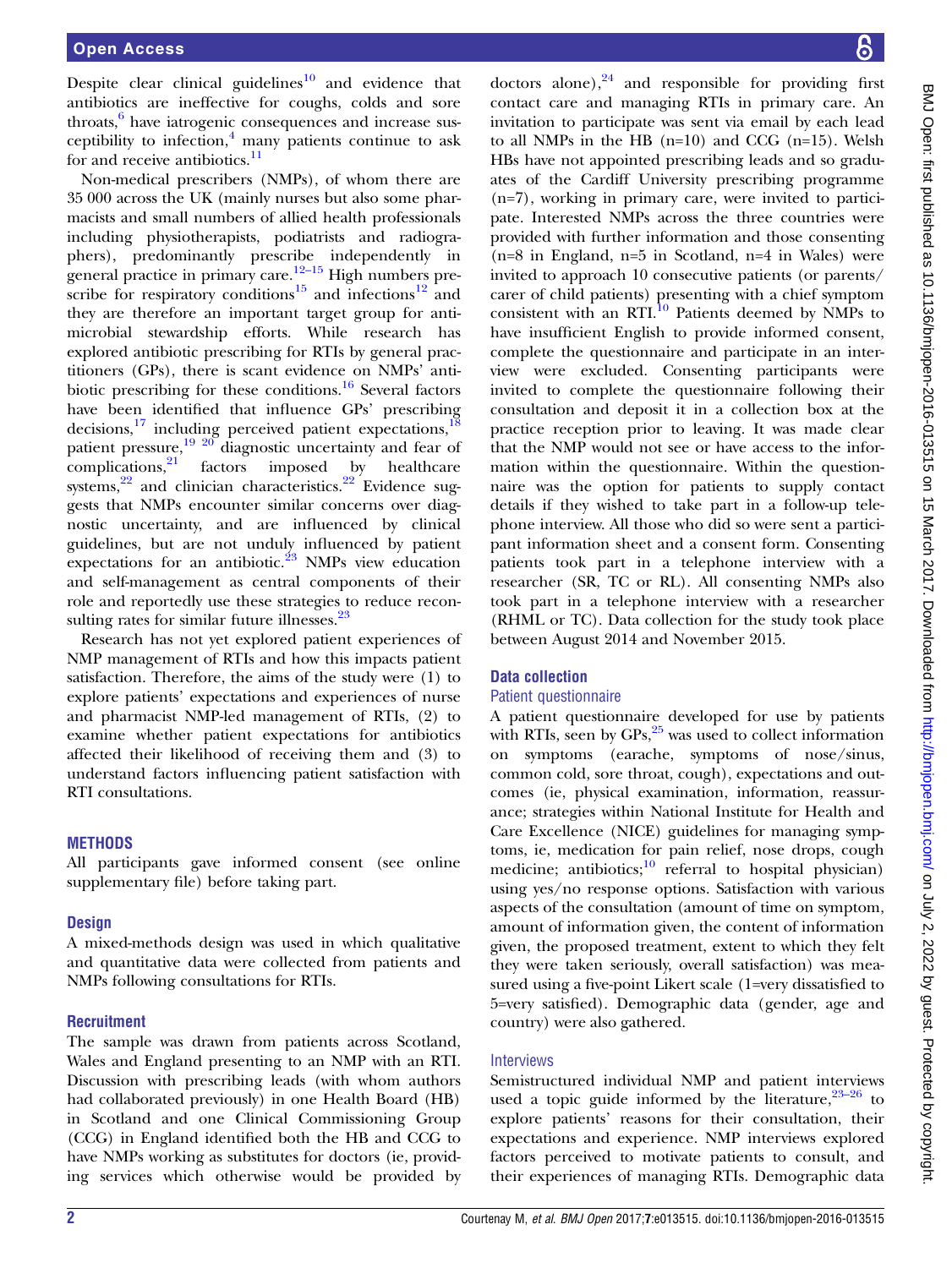collected from patients included gender, age, country, symptoms. Demographic data from NMPs included gender, time in post and country. Patient interviews took place 4–8 weeks following the consultation. All interviews were digitally audio-recorded and transcribed verbatim and any identifying information removed.

### Data analysis

Data sets were collected and analysed separately but in the same time frame, and qualitative analysis was informed by the quantitative findings.[27](#page-8-0) Quantitative findings from the patient questionnaire were used to examine associations between patient expectations for antibiotics, antibiotic prescriptions received and patient satisfaction with care received. Qualitative data provided more in-depth insight into patient and NMP experiences of RTI consultations and their perception of factors that influence satisfaction.

### **Questionnaires**

Questionnaire data were analysed within SPSS V.17 (SPSS Inc. Released 2008. SPSS Statistics for Windows, Version 17.0. Chicago: SPSS Inc). Descriptive statistics were calculated for patient expectations, management strategies received and satisfaction with the consultation. Satisfaction data were categorised for analysis as 'not satisfied' (ie, very dissatisfied, dissatisfied, neither satisfied nor dissatisfied) and 'satisfied' (satisfied or very satisfied). Fisher's exact test was used to explore associations between patient expectation, management strategies received and satisfaction with the consultation. An  $\alpha$  of 0.05 was applied except where multiple analyses were conducted for the same outcome variable, in which case a Bonferroni correction (0.05/number of analyses) was applied to control for familywise error rate (ie, increased likelihood of type 1 error).

### Semistructured interviews

Inductive thematic analysis was conducted on interview data, with emerging findings cross-checked against the results from the questionnaire.<sup>[28](#page-8-0)</sup> Initial coding and categorising of data were managed within NVivo V.10 using line-by-line coding. Master themes were identified (supported by data from each participant group), allowing identification of cross-cutting patterns and themes within and across the data. The thematic structure was revised through discussion with the wider research team. To increase the trustworthiness of the final analysis, each transcript was read and coded independently by two experienced qualitative researchers (SR and RHML). Differences in interpretation were resolved through discussion between coders and the wider research team. This is an established method to increase the trustworthiness of research at the interface of several disci-plines.<sup>[26](#page-8-0)</sup> Saturation was achieved in that later interview data were able to be categorised within the existing coding frame without needing to add new codes.

The concurrent analysis of interview data from NMPs and patients, described above, allowed for examination of consistency of the findings emerging from the two data sets, with the questionnaire data providing a further point of reference for consistency and validity checking. This ongoing and iterative process of comparing the findings emerging from each of the data sets allowed for data triangulation, thereby confirming the accuracy of findings across patient and NMP interviews and offering a more holistic portrayal of the phenomenon under study.[28 29](#page-8-0) Member validation (presentation of findings at a CCG NMP workshop) helped to establish trust of emerging analysis.<sup>[26](#page-8-0)</sup>

### RESULTS

Seventeen NMPs (16 nurses, 1 pharmacist) were recruited. All nurse prescribers were in general practices and the pharmacist prescriber was based in a community clinic managed by GPs. Recruited NMPs identified 160 eligible patients of whom 120 (75%; including 8 parents of a child patient) consented and completed the questionnaire. Twenty-two patients (including the parent of 1 child patient) and 16 NMPs took part in a telephone interview. Patient interviews lasted between 8 and 21 min (mean=14 min). NMP interviews lasted between 9 and 19 min (mean=13 min). Demographic characteristics for the patient (including symptoms) and NMP samples are presented in tables 1 and [2,](#page-3-0) respectively.

|                                     | <b>Table 1</b> Demographic data $(n \ (\%)$ for patients in the |  |
|-------------------------------------|-----------------------------------------------------------------|--|
| questionnaire and interview samples |                                                                 |  |

|              | Questionnaires<br>(n=120) | <b>Interviews</b><br>(n=22) |
|--------------|---------------------------|-----------------------------|
| Gender       |                           |                             |
| <b>Male</b>  | 33 (27.5%)                | $9(40.9\%)$                 |
| Female       | 55 (45.8%)                | 13 (59.1%)                  |
| Age          |                           |                             |
| $25$         | 32 (26.7%)                | $2(9.1\%)$                  |
| $26 - 35$    | 18 (15.0%)                | 1(4.5%)                     |
| $36 - 45$    | 12 (10.0%)                | 3(18.2%)                    |
| $46 - 55$    | 16 (13.3%)                | 4(13.6%)                    |
| $56 - 65$    | 37 (30.8%)                | 6(31.8%)                    |
| >65          | 4(3.3%)                   | 2(22.7%)                    |
| Symptoms     |                           |                             |
| Earache      | 16 (13.3%)                | 1(4.5%)                     |
| Sinus        | 25 (20.8%)                | 1(4.5%)                     |
| Sore throat  | 70 (58.3%)                | 4 (18.2%)                   |
| Cough        | 65 (54.2%)                | $9(40.9\%)$                 |
| Cold         | 23 (19.2%)                | 6(27.3%)                    |
| Other        | 30 (25.0%)                | 1(4.5%)                     |
| Country      |                           |                             |
| England      | 75 (62.5%)                | 13 (59.1%)                  |
| Scotland     | 15 (12.5%)                | $2(9.1\%)$                  |
| <b>Wales</b> | 30 (25.0%)                | 7 (31.8%)                   |

Owing to missing data from participants who chose not to disclose demographic information, the percentages do not always equal 100%.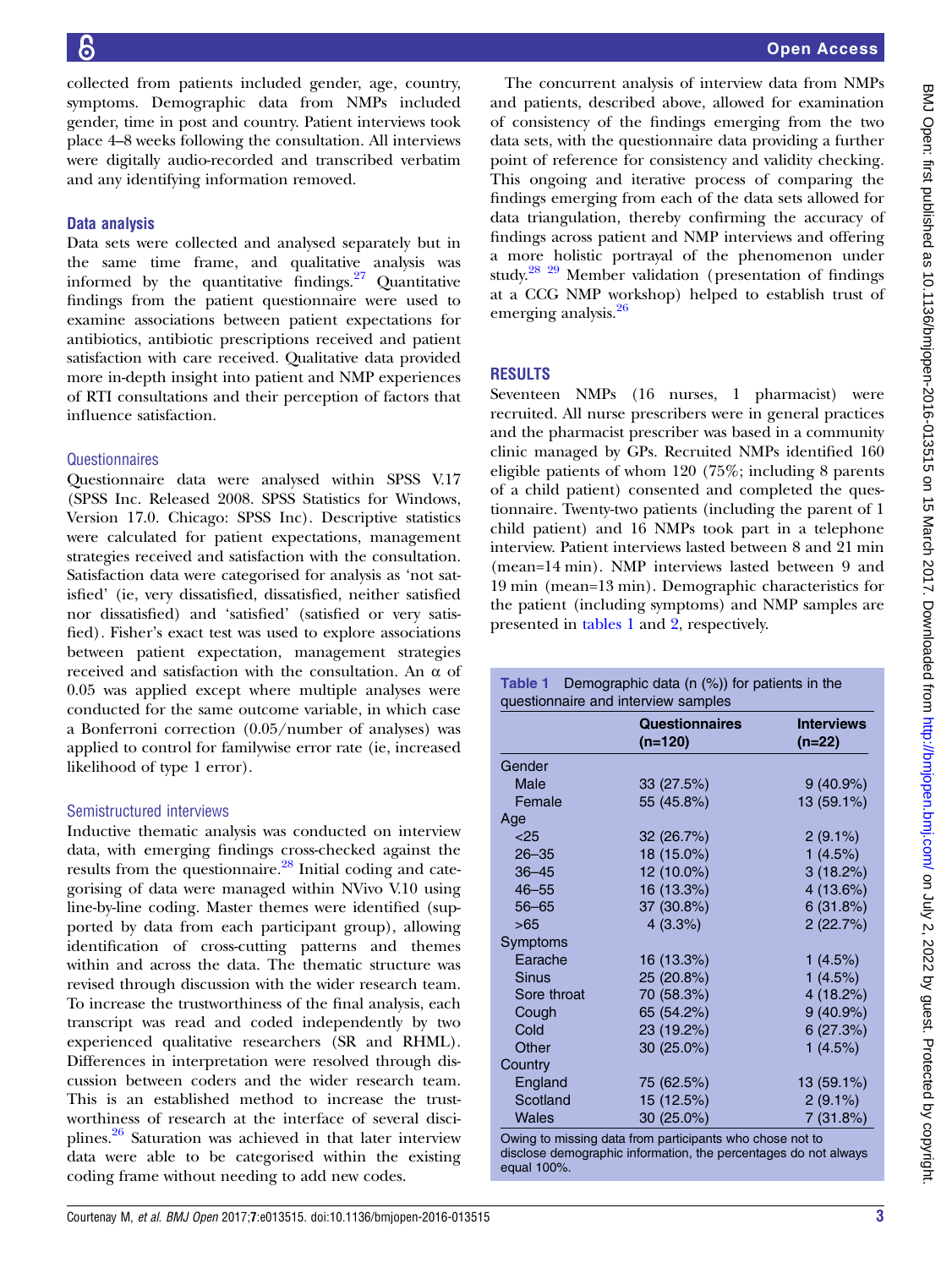<span id="page-3-0"></span>

| <b>Table 2</b> Demographic data $(n \ (\%)$ for non-medical |
|-------------------------------------------------------------|
|                                                             |
| $1(5.9\%)$                                                  |
| 15 (94.1%)                                                  |
|                                                             |
| $4(25.0\%)$                                                 |
| $4(25.0\%)$                                                 |
| $8(50.0\%)$                                                 |
|                                                             |
| $7(47.1\%)$                                                 |
| 5(29.4%)                                                    |
| 4(23.5%)                                                    |
|                                                             |

Owing to missing data from participants who chose not to disclose demographic information, the percentages do not always equal 100%.

### Patient expectations of RTI consultations

The questionnaire data revealed that while 43% of patients expected to receive an antibiotic (see [table 4](#page-4-0) in section 'Associations between expected and received management strategies and satisfaction'), patients often had multiple expectations of the consultation, including information (58%), reassurance (52%), further physical examination (44%) and/or non-antibiotic medication: pain relief  $(19\%)$ , cough medicine  $(41\%)$ , nose drops  $(7\%)$ .

Qualitative data revealed that patients who expected an antibiotic were often influenced by their history of receiving antibiotics for similar symptoms or existing respiratory conditions, where having a back-up prescription was the norm in case symptoms worsened.

I'd already had a chest infection in May which I'd had antibiotics prescribed for and I knew that I was in a similar situation… (Patient 7)

Some patients reported the desire to 'get better' quickly, to receive self-management advice, or reassurance, as their motivation for consulting, rather than wanting an antibiotic. Patients also expected NMPs to conduct a physical examination.

Not to necessarily get a bit of paper with a prescription it's to get reassurance that somebody is understanding your problem your oxygen levels fine…your breathing your chest's fine, it's just, you know, a bit bad at night and you will get better. (Patient 13)

It was more to get better, so I could get back [to work] quickly. (Patient 21)

There was considerable alignment between patient expectations as perceived by NMPs and identified by patients themselves. NMPs recognised the influence of past experience and perceived the older generation as being more likely to expect an antibiotic. NMPs reported that for some patients, antibiotics were viewed as a 'quick fix'.

Younger ones, they want the prescription because they want to go back to work, and they think, if you give them the prescription they will go back to work quicker. (NMP 10)

NMPs also recognised that patients often presented because of persistent symptoms that interfered with their lives or that they were concerned about, and thus expected reassurance and advice.

They just want to make sure, "…because my chest is always a problem, nurse, I just want to make sure I'm catching it early and I can't hear my own chest and I just want you to give it a listen to." They just want reassurance often. (NMP 4)

## Management strategies employed within consultations

The questionnaire data revealed that 33% of patients received an antibiotic prescription (see table 3). Other management strategies recalled by patients were nonantibiotic medication (40%; ie, pain relief, nose drops, cough medicine), and strategies that we refer to as 'patient-centred management' (86.7%; ie, providing information, reassurance and/or further physical examination such as listening to the patient's chest and taking oxygen levels). Only a small number of patients reported that they were prescribed antibiotics without accompanying examination or advice. Moreover, twice as many patients who did not receive an antibiotic reported that they received patient-centred management strategies (58%) compared with those who received antibiotics (28%).

Within the interviews, NMPs reported explaining 'no antibiotic' decisions, providing information about treatment, and directing patients to information leaflets and websites. Time to educate patients was described as crucial for managing expectations. Clear communication was recognised as requiring time and empowering patients to take control of their illness and preventing unnecessary future consultations or expectation for antibiotics.

If you take time to discuss things with them, give them a lot of verbal information, and then back it up with something printed then people really appreciate that. (NMP 15)

| <b>Table 3</b> Number of patients (n (%)) receiving various<br>treatment combinations of antibiotics, patient-centred<br>management and/or non-antibiotic medication                              |            |  |  |
|---------------------------------------------------------------------------------------------------------------------------------------------------------------------------------------------------|------------|--|--|
| <b>Treatment</b>                                                                                                                                                                                  | $n$ (%)    |  |  |
| Antibiotics only                                                                                                                                                                                  | $6(5.0\%)$ |  |  |
| Antibiotics+patient-centred management                                                                                                                                                            | 23 (19.2%) |  |  |
| Antibiotics+non-antibiotic medication                                                                                                                                                             | $0(0.0\%)$ |  |  |
| Antibiotics+patient-centred management                                                                                                                                                            | 11 (9.2%)  |  |  |
| +non-antibiotic medication                                                                                                                                                                        |            |  |  |
| Patient-centred management only                                                                                                                                                                   | 43 (35.8%) |  |  |
| Patient-centred management+non-antibiotic                                                                                                                                                         | 27(22.5%)  |  |  |
| medication                                                                                                                                                                                        |            |  |  |
| Non-antibiotic medication only                                                                                                                                                                    | 10(8.3%)   |  |  |
| Patient-centred management' in this context refers to information,<br>reassurance and further examination. 'Non-antibiotic medication'<br>refers to pain relief, cough medication and nose drops. |            |  |  |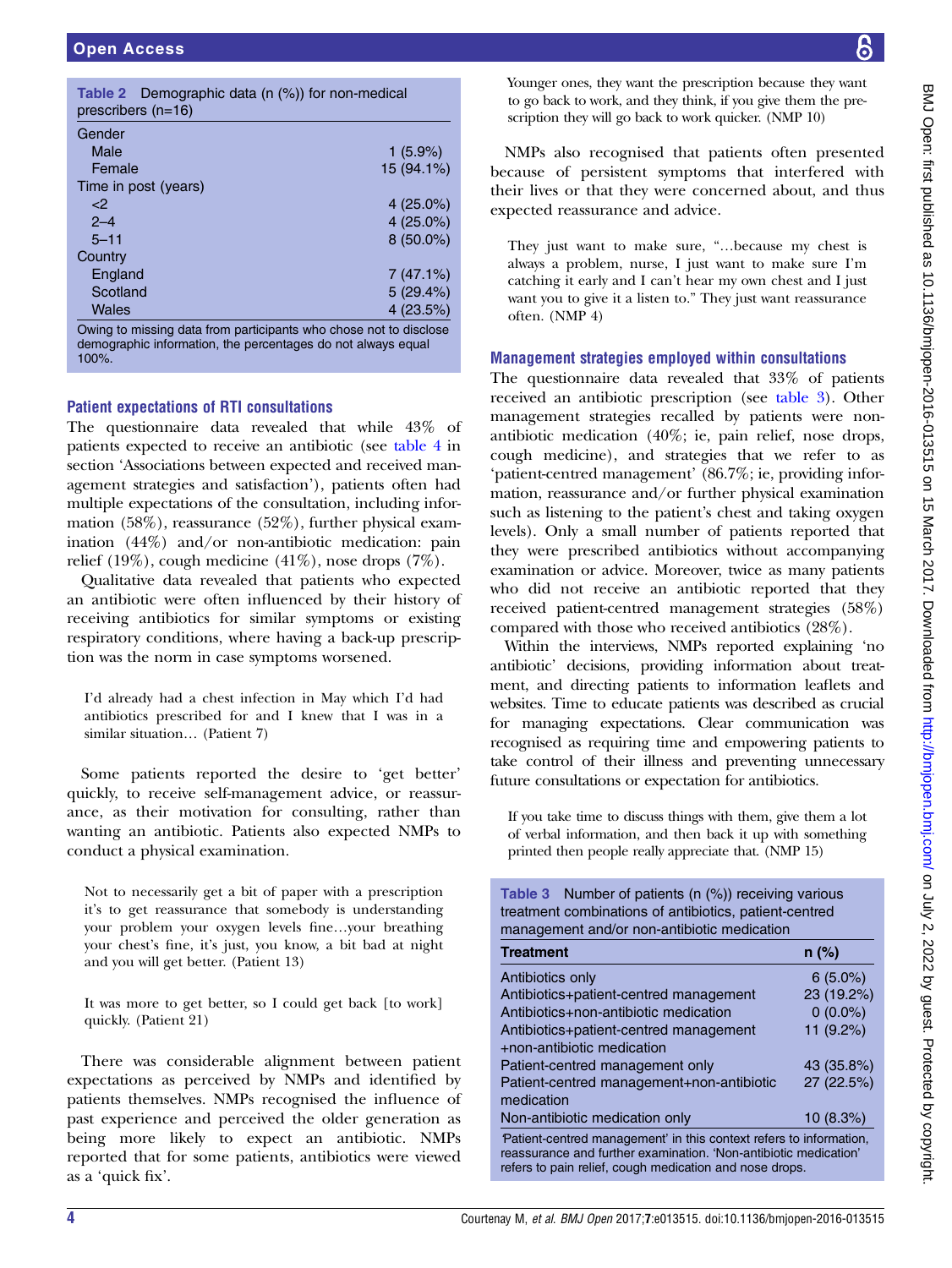<span id="page-4-0"></span>Table 4 Associations between expected and received respiratory tract infection management strategies (n (%)) calculated using Fisher's exact test

|                                         | <b>Received</b> | Did not receive                                                       |              |
|-----------------------------------------|-----------------|-----------------------------------------------------------------------|--------------|
| <b>Expectations</b>                     | n (%)           | n (%)                                                                 | p Value      |
| Antibiotics                             |                 |                                                                       |              |
| Expected                                | 23 (46.0%)      | 27 (54.0%)                                                            |              |
| Did not expect                          | 16 (24.6%)      | 49 (75.4%)                                                            | 0.019        |
| Pain relief                             |                 |                                                                       |              |
| Expected                                | 10 (43.5%)      | 13 (56.5%)                                                            |              |
| Did not expect                          | 4(4.1%)         | 93 (95.9%)                                                            | $< 0.001*$   |
| Nose drops                              |                 |                                                                       |              |
| Expected                                | 3(37.5%)        | 5(62.5%)                                                              |              |
| Did not expect                          | 4(3.6%)         | 107 (96.4%)                                                           | $0.006*$     |
| Cough medication                        |                 |                                                                       |              |
| Expected                                | 27 (55.1%)      | 22 (44.9%)                                                            |              |
| Did not expect                          | 7 (10.0%)       | 63 (90.0%)                                                            | $< 0.001*$   |
| Information                             |                 |                                                                       |              |
| Expected                                | 68 (97.1%)      | 2(2.9%)                                                               |              |
| Did not expect                          | 24 (48.0%)      | 26 (52.0%)                                                            | $< 0.001*$   |
| Reassurance                             |                 |                                                                       |              |
| Expected                                | 58 (93.5%)      | 4(6.5%)                                                               |              |
| Did not expect                          | 27 (46.6%)      | 31 (53.4%)                                                            | $< 0.001*$   |
| <b>Further examination</b>              |                 |                                                                       |              |
| Expected                                | 44 (84.6%)      | $8(15.4\%)$                                                           |              |
| Did not expect                          | 26 (38.8%)      | 41 (61.2%)                                                            | $< 0.001$ ** |
| p<0.007.                                |                 | Following a Bonferroni correction, the adjusted significance level is |              |
|                                         |                 | Owing to missing data from participants who chose not to              |              |
|                                         |                 | complete all sections of the questionnaire, the number of             |              |
| participants does not always equal 120. |                 |                                                                       |              |

\*Used to denote significant results.

Although most NMPs conducted physical examinations to aid diagnosis, some used them as a means of reassuring patients and/or as 'evidence' to justify their non-antibiotic management approach. This was perceived as resulting in patients being reassured and more accepting of NMPs' decision not to prescribe antibiotics.

I think it reassured the patient, even though I didn't feel myself it was necessary. Because sometimes when you look at a patient you can see yourself that, you know they're fairly a-symptomatic. But I would always do, you know, basic examinations to reassure them. (NMP 12)

NMPs also offered patients the opportunity to reconsult, and believed that this allayed patients' concerns. One NMP made follow-up calls to some patients highlighting that eased patients' concerns about their condition and the lack of antibiotics.

I will say, well look, I will give you a ring on Friday to see how you are doing and then we know you'll be covered for the weekend and that helps a lot, particularly with the older ones. (NMP 10)

Finally, some NMPs used delayed prescribing as a strategy for patients with asthma or chronic obstructive pulmonary disease due to the risks associated with these patients.

I think they quite like that option, it's all about patient information, and if as a clinician, you don't feel the need for antibiotics, but you know maybe it's a long weekend or something,…so that they have a plan. So you know if things deteriorate and spitting turns green, they have the antibiotics. (NMP 5)

Patient interviews supported NMP claims about strategies used within the consultation. Patients reported receiving physical examinations, including having their blood oxygen levels checked, chest listened to and lung function assessed using a peak flow meter, receiving advice on self-help measures, reassurance about their symptoms and further information about their condition, and being offered a repeat consultation if their symptoms persisted. Finally, concerning antibiotics, patients valued NMPs providing an explanation and rationale for prescribing decisions.

She examined my chest…took my temperature and did everything that she should have done you know my blood pressure and everything… (Patient 12)

She gave me good advice and said by the time she has given me anything to treat it with that is possibly an antibiotic or something the problem would have got better… (Patient 13)

### Associations between expected and received management strategies and satisfaction

### Association between expected and received management

As shown in table 4, those who expected non-antibiotic strategies (non-antibiotic medications, information, reassurance and further examination) were significantly more likely to receive them than those who did not, and vice versa. However, expectations for antibiotics were not associated with patients receiving an antibiotic, and a substantial proportion of patients did not receive antibiotics, even when these were expected (see table 4).

### Patient satisfaction

The questionnaire data revealed that 96% of patients were satisfied or very satisfied with the consultation overall, and most were satisfied or very satisfied with specific aspects of the consultation (see [table 5](#page-5-0)).

The final stage of the quantitative analysis considered whether the alignment between patient expectation and receipt of the various management strategies was associated with patient satisfaction (see [table 6](#page-5-0)). The alignment between expectation and receipt of antibiotics was significantly associated with patient satisfaction with treatment ( $p<0.001$ ), such that only 59% of those who expected but did not receive antibiotics were satisfied with the treatment received. However, the alignment between expectation and receipt of antibiotics was not associated with overall satisfaction with the consultation. The alignment between expected and received strategy was not associated with overall satisfaction for any other management strategy (non-antibiotic medications or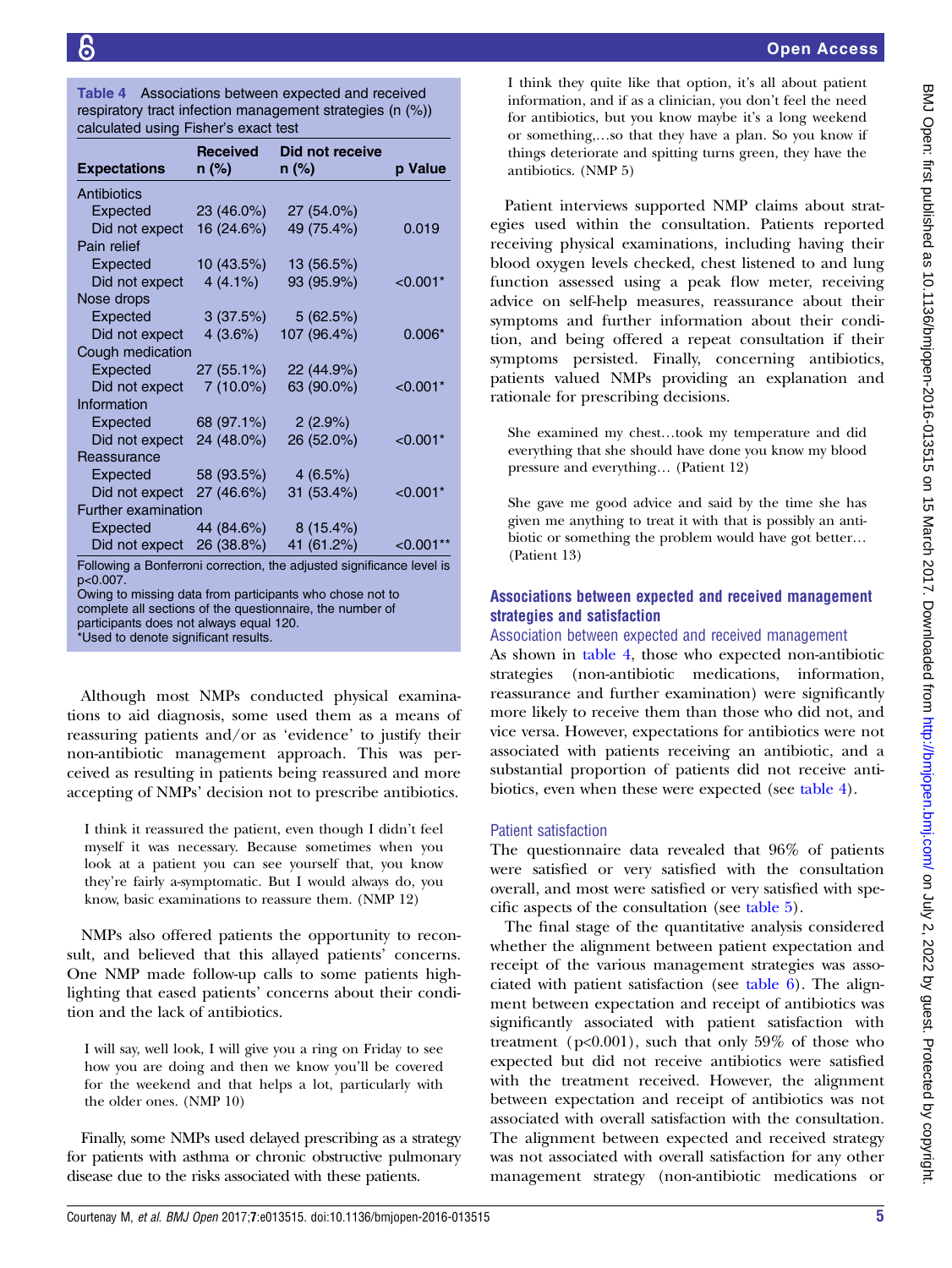### <span id="page-5-0"></span>Table 5 Patient satisfaction (n (%)) with each aspect of the consultation

|                        |                                      |                                | <b>Neither satisfied</b>    |                             |                                   |
|------------------------|--------------------------------------|--------------------------------|-----------------------------|-----------------------------|-----------------------------------|
|                        | <b>Very dissatisfied</b><br>$n (\%)$ | <b>Dissatisfied</b><br>$n$ (%) | nor dissatisfied<br>$n$ (%) | <b>Satisfied</b><br>$n$ (%) | <b>Very satisfied</b><br>$n (\%)$ |
| Amount of time         | 2(1.7%)                              | $0(0.0\%)$                     | 7(5.8%)                     | 16 (13.3%)                  | 95 (79.2%)                        |
| Amount of information  | 2(1.7%)                              | $0(0.0\%)$                     | 3(2.5%)                     | 17 (14.2%)                  | 98 (81.7%)                        |
| Content of information | 2(1.7%)                              | $1(0.8\%)$                     | 3(2.5%)                     | 15 (12.5%)                  | 99 (82.5%)                        |
| Proposed treatment     | 2(1.7%)                              | 3(2.5%)                        | 11 $(9.2\%)$                | 9(7.5%)                     | 95 (79.2%)                        |
| Extent taken seriously | 2(1.7%)                              | $0(0.0\%)$                     | $1(0.8\%)$                  | 13 (10.8%)                  | 104 (86.7%)                       |
| Overall                | 2(1.7%)                              | $0(0.0\%)$                     | 3(2.5%)                     | 13 (10.8%)                  | 102 (85.0%)                       |

|                               | <b>Satisfied with treatment</b><br>$n$ (%) | <b>Satisfied overall</b><br>n (%) |
|-------------------------------|--------------------------------------------|-----------------------------------|
| Antibiotics                   |                                            |                                   |
| Expected and received         | 23 (100%)                                  | 23 (100%)                         |
| Expected and not received     | 16 (59%)                                   | 24 (89%)                          |
| Not expected and received     | 16 (100%)                                  | 16 (100%)                         |
| Not expected and not received | 46 (94%)                                   | 49 (100%)                         |
| p Value                       | $< 0.001*$                                 | 0.032                             |
| Non-antibiotic medications    |                                            |                                   |
| Expected and received         | 35 (88%)                                   | 37 (93%)                          |
| Expected and not received     | 18 (69%)                                   | 24 (92%)                          |
| Not expected and received     | 7(88%)                                     | $8(100\%)$                        |
| Not expected and not received | 44 (96%)                                   | 46 (100%)                         |
| p Value                       | 0.019                                      | 0.183                             |
| <b>Information</b>            |                                            |                                   |
| Expected and received         | 59 (87%)                                   | 64 (94%)                          |
| Expected and not received     | $2(100\%)$                                 | $2(100\%)$                        |
| Not expected and received     | 17(71%)                                    | 23 (96%)                          |
| Not expected and not received | 26 (100%)                                  | 26 (100%)                         |
| p Value                       | $0.006*$                                   | 0.700                             |
| Reassurance                   |                                            |                                   |
| <b>Expected and received</b>  | 49 (84%)                                   | 54 (93%)                          |
| Expected and not received     | $4(100\%)$                                 | $4(100\%)$                        |
| Not expected and received     | 23 (85%)                                   | 26 (96%)                          |
| Not expected and not received | 28 (84%)                                   | 31 (100%)                         |
| p Value                       | 0.776                                      | 0.426                             |
| Examination                   |                                            |                                   |
| <b>Expected and received</b>  | 40 (91%)                                   | 43 (98%)                          |
| Expected and not received     | 6(75%)                                     | $8(100\%)$                        |
| Not expected and received     | 22 (85%)                                   | 24 (92%)                          |
| Not expected and not received | 36 (85%)                                   | 40 (95%)                          |
| p Value                       | 0.499                                      | 0.677                             |

Following a Bonferroni correction, the adjusted significance level is p<0.01.

Owing to missing data from participants who chose not to complete all sections of the questionnaire, the number of participants does not always equal 120.

\*Used to denote significant results.

patient-centred management; all p>0.01), and only information was associated with satisfaction with treatment (p=0.006), most likely due to patients reporting high levels of satisfaction regardless of expected and received strategy.

The qualitative data support these findings, with NMPs perceiving patients to be satisfied with their consultations. Conducting a thorough physical examination,

clearly communicating the treatment plan and explaining treatment decisions were reported to contribute to patient satisfaction, as did the absence of time restrictions on consultations.

If you give a very good physical assessment, and then go through your findings with them, they are quite happy to not have a prescription, most of the time. (NMP 5)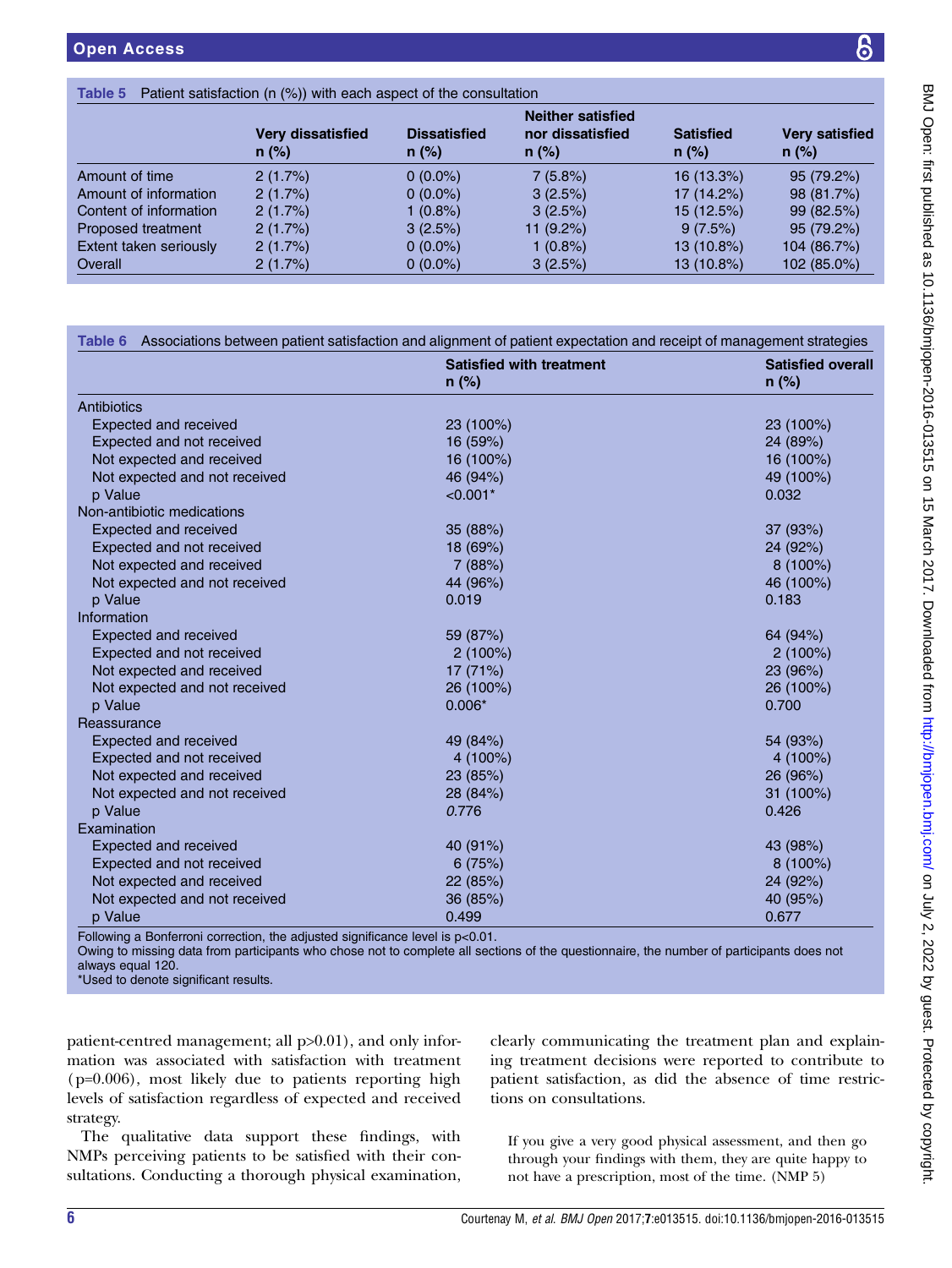The patient interviews confirmed that NMPs were perceived to be thorough and patients appreciated the additional time NMPs spent with them (compared with GPs). Patients felt this made them feel they were being taken seriously which contributed to their satisfaction.

It was great, she explained everything really clearly and listened to my chest,…The whole process took some twenty minutes, it was very thorough. (Patient 21)

She's very friendly, she's very open she doesn't make you feel that you're making a fuss unnecessarily, she chats to you as if you are an individual. You don't feel there's a time limit… (Patient 7)

### **DISCUSSION**

### Statement of principal findings

This is the first study to look at links between NMP management and patient experience of RTI consultations. Patients (primarily female, aged between 56 and 65 years) had multiple expectations of their consultation with less than half expecting an antibiotic. There was alignment between patient expectations as perceived by NMPs and identified by patients themselves and most patients received patient-centred management. A prescription for an antibiotic was not determined by a patient's expectation for an antibiotic. Although there were high levels of satisfaction following NMP consultations, a substantial proportion of patients who expected but did not receive antibiotics reported dissatisfaction with their treatment. Conducting a physical examination, communicating the treatment plan, explaining treatment decisions and lack of time restrictions each contributed to satisfaction and led patients to feel they were being taken seriously and treated by a healthcare expert.

### Strengths and weaknesses

A mixed-methods approach and the inclusion of patient and NMP interviews allowed for triangulation of methods and validation of data as well as enabling a richer picture and greater insights into quantitative findings. However, although asked to approach consecutive patients, NMPs may have filtered out patients perceived to have experienced a less successful consultation. While the questionnaire response rate was 75%, we do not know if non-responders differed from responders as we have no comparison data. Similarly, since we only had the contact details of those wishing to participate in a follow-up interview, comparisons between those who did and did not participate was not possible. There may, therefore, be bias within our data, for example, more satisfied patients may have agreed to participate. Reducing antibiotic prescribing in patients with preexisting chronic conditions is not always appropriate and as we did not exclude patients with such conditions, we therefore do not attempt to make any inferences about the appropriateness of antibiotic prescriptions. Further,

since our study included both adult and child patients, we acknowledge that parental expectations regarding care of their child may be distinct from adult expectations about their own care. While our sample of parents was not large enough to explore these differences (only 6% of questionnaire sample and 5% of interview sample were parents of a child patient), this is an area that warrants future research to better understand the strategies needed when dealing with different types of consultations. Finally, patient expectations are influenced by social gradient; $30$  however, we do not have the data to consider this within our sample and therefore do not know the extent to which these patients actively sought out NMPs.

Data were self-reported, and therefore may not accurately reflect the consultation, as patients' recall of their expectations may be influenced by what had occurred in the consultations. Furthermore, patient interviews took place 4–8 weeks following the consultation which may also have affected recall. However, the close alignment between the questionnaire responses and both the patient and NMP interviews indicates that this was not overly problematic. Length of NMP and patient interviews was short; however, data saturation was achieved.

### Comparison with other studies

The findings confirm that patients have multiple expectations of RTI consultations with NMPs, including information and support for self-management, antibiotics and non-antibiotic medication for symptom relief. This is in line with the findings from research on patient expectations of RTI consultations with  $\text{GPs}^{30}$ . The alignment between the expectations reported by patients and perceived by NMPs suggests that NMPs actively explored patient expectations, supporting previous findings that nurse prescribers are skilled at eliciting patient expectations.<sup>[31](#page-8-0)</sup>

Expectations for antibiotics were not associated with patients receiving them, suggesting NMPs are not necessarily influenced by patient expectations for antibiotics. Although sample numbers in the current study are much smaller than in those studies that have explored the influence of patient expectations on the prescribing behaviour of GPs, such studies report that GPs are significantly more likely to prescribe antibiotics if they perceive that the patient expects one.[19 30](#page-8-0) It is important to note, however, that expectation of an antibiotic is not necessarily unwarranted, such that in some instances patients expect antibiotics when it is indeed appropriate for them to receive one (eg, patients with chronic respiratory conditions).

Patient-centred management strategies were received by most patients irrespective of whether they received an antibiotic. Patients reported being taken seriously and having their concerns listened to, reassurance and advice provided, treatment plans discussed, and treatment decisions explained and shared. This approach encouraged patients to share personal information, raise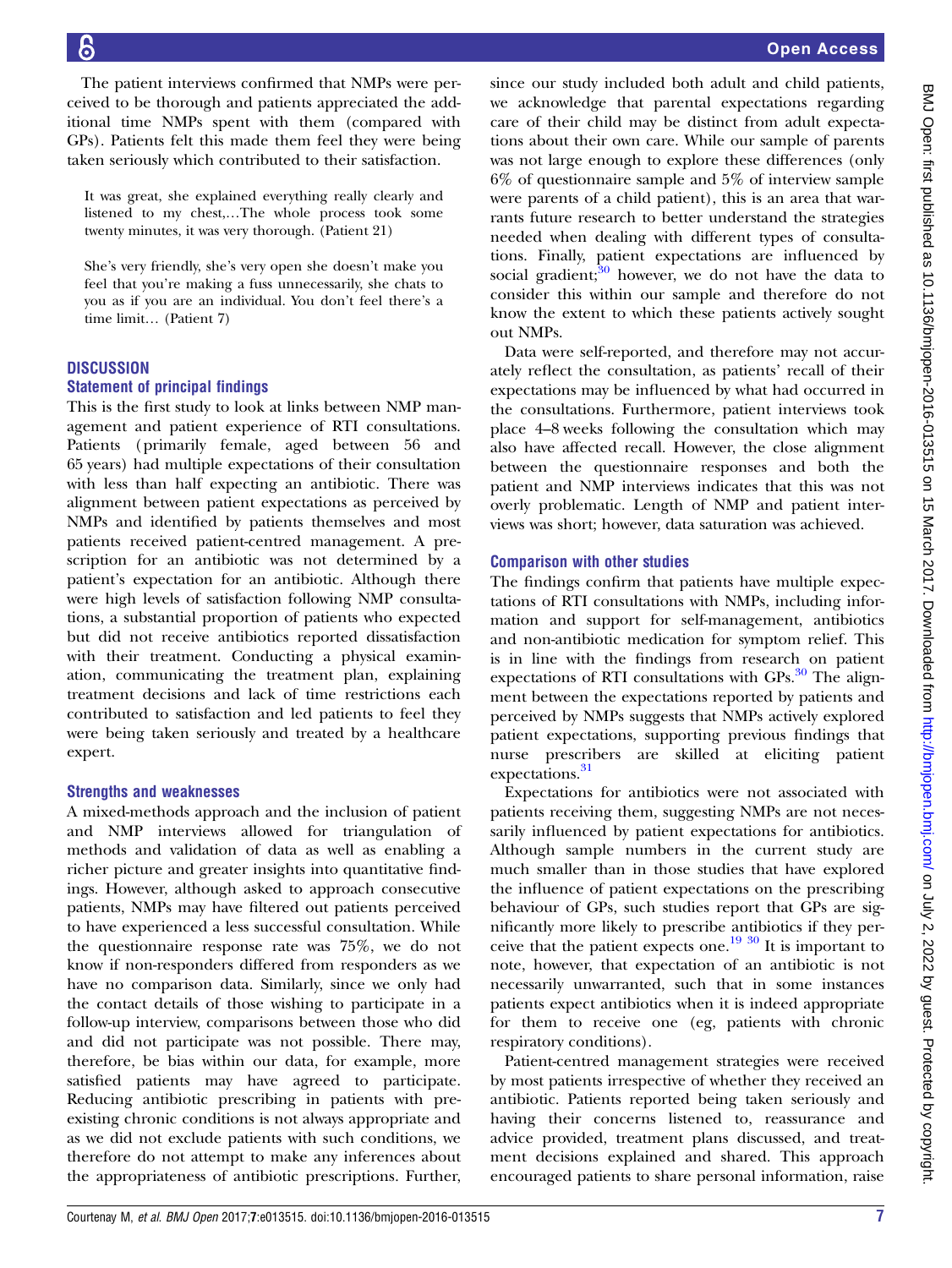their concerns and seek clarification about their condition or treatment. This aligns with studies that have explored patient experiences of NMP management of long-term conditions in which the adoption of patientcentred principles have been reported to improve patient understanding of treatment and conditions and improve self-care.<sup>31</sup> <sup>32</sup>

Regardless of the management strategy employed, high levels of satisfaction were reported for all aspects of the consultation. These results indicate that by adopting a patient-centred approach, NMPs addressed patient expectations and concerns, maintaining a high level of satisfaction. This aligns with studies that have investigated satisfaction following a patient-orientated intervention designed to reduce antibiotic prescribing, which found that regardless of whether patients received an antibiotic, most patients were satisfied. $33$  However, it should be noted that there were lower levels of satisfaction among patients who expected but did not receive an antibiotic (only 59% of these patients were satisfied with the treatment). Therefore, although NMPs appear to have strategies for managing RTI consultations, there is still scope for improvement.

### Meaning of the study: possible explanations and implications for clinicians and policymakers

Interventions designed to address the complex behaviour of, and between, prescriber and patients should also be informed by an understanding of the experiences of the large numbers of NMPs working in primary care and these groups should be involved in efforts to improve antimicrobial stewardship. It follows that there are opportunities for interprofessional learning with regard to the management of consultations for RTIs. Patient-centred care is a major feature of the nurse and pharmacist role, $34^{35}$  and a focus in nursing and pharmacy curricular.<sup>36 37</sup> Interventions that correspond to a framework of patient-centred care and promotion of shared decision-making have been reported to signifi-cantly reduce antibiotic prescribing for RTIs.<sup>[38](#page-8-0)</sup>

### Unanswered questions and future research

Systematic reviews report that patient satisfaction is higher when nurses, as opposed to doctors, provide first contact care, with longer consultations of nurses cited as a possible reason for this. $24 \frac{3940}{9}$  An important next step would therefore be in-depth comparison of NMP and GP RTI consultations to understand similarities and differences in experiences, challenges and management strategies. As part of this, it would be valuable to explore differences in the patients who request or are referred to GPs and NMPs, for example, whether local triage processes result in NMPs seeing 'less complex' cases. This would provide insights into the specific kinds of support that NMPs and GPs require in terms of ensuring appropriate antibiotic prescribing.

The results of this and other studies indicate that NMPs and GPs have similar experiences of these consultations and that there is scope for interprofessional learning to improve the management of these conditions while maintaining satisfaction. Our results suggest that patientcentred strategies were valued by patients and may be a focus for interventions. Previous work has shown that these interventions are useful for GPs, so a next step would be to consider their utility with NMPs.

### **CONCLUSION**

NMPs demonstrate an understanding of patient expectations of RTI consultations and use a range of nonantibiotic management strategies, particularly in terms of taking a patient-centred approach. Overall, patients' expectations were met and prescribers were not unduly influenced by patient expectations for an antibiotic. Patients were satisfied with the consultation, indicating that strategies used by NMPs were acceptable. However, the lower levels of satisfaction among patients who expected but did not receive an antibiotic indicate that although NMPs appear to have strategies for managing RTI consultations, there is still scope for improvement and these prescribers are therefore an important group to involve in antimicrobial stewardship.

#### Author affiliations

<sup>1</sup>School of Healthcare Sciences, Cardiff University, Cardiff, UK

<sup>2</sup>Menzies Centre for Health Policy, University of Sydney, Sydney, New South Wales, Australia

<sup>3</sup>The Australian Prevention Partnership Centre, Sax Institute, Sydney, New South Wales, Australia

4 Reading School of Pharmacy, Reading, UK

<sup>5</sup>Cardiff School of Pharmacy and Pharmaceutical Sciences, Cardiff University, Cardiff, UK

<sup>6</sup>School of Pharmacy and Life Sciences, Robert Gordon University, Aberdeen, UK

<sup>7</sup> Manchester Centre for Health Psychology, School of Health Sciences, University of Manchester, Manchester, UK

Acknowledgements The authors are grateful to all of the NMPs and patients in Coastal West Sussex CCG, Cardiff and Vale University Health Board, Aneurin Bevan University Health Board and NHS Highland who participated in the research. Without their participation, this work would not have been possible. The authors are also grateful to Thomas Ross, Lead Pharmacist, NHS Highland and Sue Carter, Head of Medicines Management, Coastal West Sussex CCG for their help with recruitment of the sample. The authors would like to thank Thomas Courtenay who assisted with the qualitative data collection.

Contributors MC made a substantial contribution to the conception and design of the work; the acquisition and interpretation of data, and drafting of the work. SR made a substantial contribution to the design of the work, the acquisition, analysis and interpretation of data, and drafting of the work. RL made a substantial contribution to the acquisition, analysis and interpretation of data, and critically revised drafts of the work. SP made a substantial contribution to the design of the work, the interpretation of data, and critically revised drafts of the work. DS, KM, KH and RD each made a substantial contribution to the acquisition and interpretation of data, and critically revised drafts of the work. All authors approved the final version to be published and agree to be accountable for all aspects of the work in ensuring that questions related to the accuracy or integrity of any part of the work are appropriately investigated and resolved.

Funding This research was funded by a research grant from Sanofi. The researchers were completely independent of the funders.

Competing interests None declared.